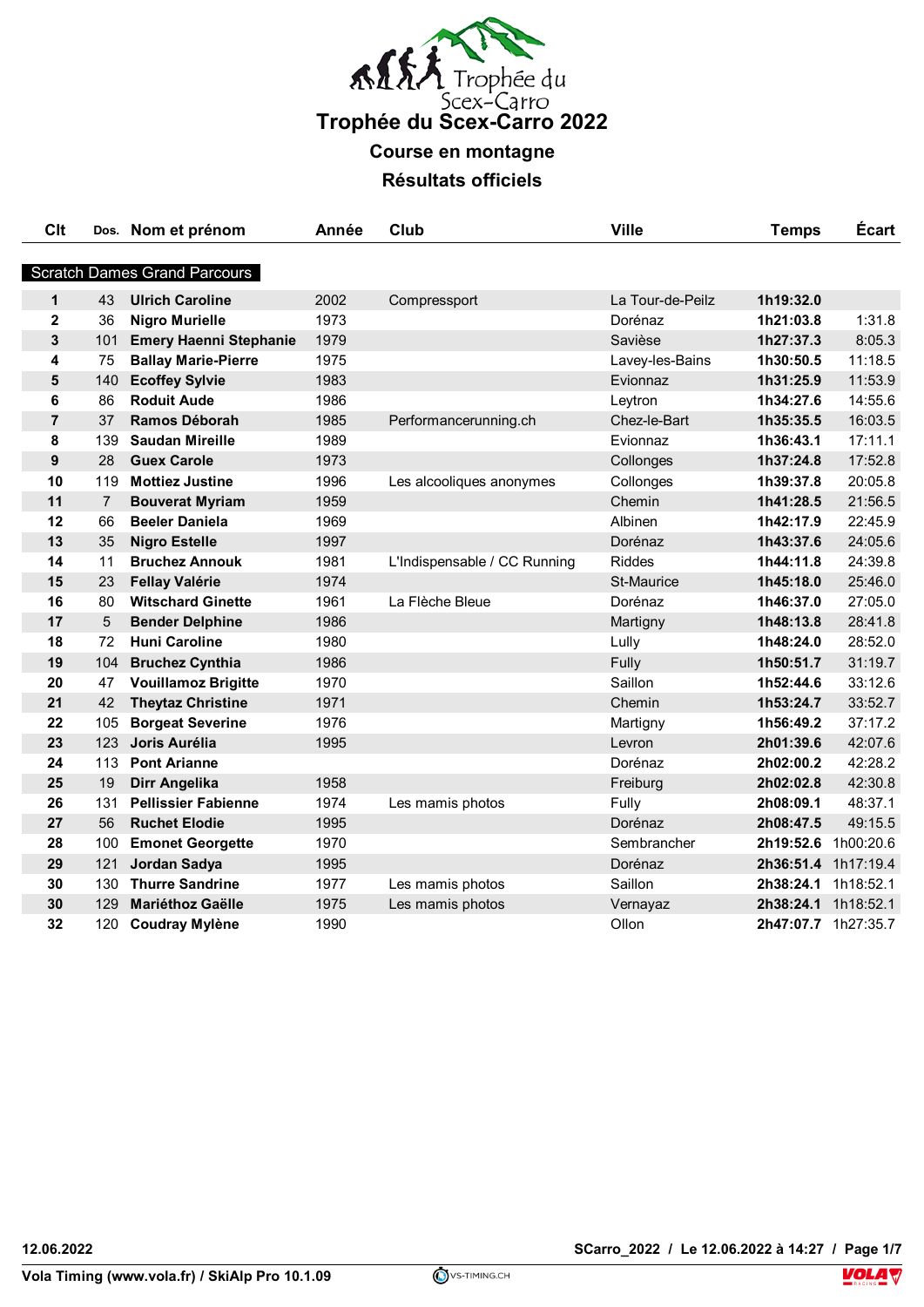| <b>Clt</b>     |                                      | Dos. Nom et prénom                            | Année        | Club                           | <b>Ville</b>        | <b>Temps</b>           | Écart              |  |  |  |
|----------------|--------------------------------------|-----------------------------------------------|--------------|--------------------------------|---------------------|------------------------|--------------------|--|--|--|
|                | <b>Scratch Hommes Grand Parcours</b> |                                               |              |                                |                     |                        |                    |  |  |  |
|                |                                      |                                               |              |                                |                     |                        |                    |  |  |  |
| $\mathbf{1}$   | 61                                   | Padua Rodriguez Saul Antonio 1992             |              | <b>TRC</b>                     | Colombie            | 1h01:05.3              |                    |  |  |  |
| $\mathbf{2}$   | 15                                   | <b>Costa César</b>                            | 1976         | Compressport/Overstim's        | Martigny            | 1h01:45.4              | 40.1               |  |  |  |
| 3              | 33                                   | <b>Mettan Pierre</b>                          | 1997         | Salomon                        | Evionnaz            | 1h01:54.2              | 48.9               |  |  |  |
| 4              | 21                                   | Donovan Lloyd                                 | 1996         |                                | <b>Mumbles</b>      | 1h02:12.2              | 1:06.9             |  |  |  |
| 5              | 155                                  | <b>Ancay Julien</b>                           | 1998         | <b>Pellissier Sport</b>        | Fully               | 1h04:35.7              | 3:30.4             |  |  |  |
| 6              | 26                                   | <b>Granger Kilian</b>                         | 2000         | <b>BCVs Mount Asics Team</b>   | Troistorrents       | 1h06:16.5              | 5:11.2             |  |  |  |
| $\overline{7}$ | 68                                   | <b>Bruchez Pierre</b>                         | 1985         |                                | Chamoille           | 1h07:16.0              | 6:10.7             |  |  |  |
| 8              | 44                                   | <b>Vaudan Emmanuel</b>                        | 1971         | <b>BCVs Mount Asics Team</b>   | Chamoille           | 1h07:26.6              | 6:21.3             |  |  |  |
| 9              | 154                                  | <b>Bannwart Yann</b>                          | 1987         | Pellissier Sport               | Grimisuat           | 1h08:01.2              | 6:55.9             |  |  |  |
| 10             | 45                                   | <b>Vieux Arnaud</b>                           | 1992         |                                | Champéry            | 1h11:02.5              | 9:57.2             |  |  |  |
| 11             | 141                                  | <b>Métral Bruno</b>                           | 1993         | Morisod 1                      | Chemin              | 1h11:26.6              | 10:21.3            |  |  |  |
| 12             | 2                                    | <b>Amoudruz Anthony</b>                       | 1992         | <b>EAA ANNEMASSE</b>           | <b>Belley</b>       | 1h11:48.4              | 10:43.1            |  |  |  |
| 13             | 74                                   | <b>Ballay Elie</b>                            | 2004         |                                | Lavey-les-Bains     | 1h11:55.3              | 10:50.0            |  |  |  |
| 14             | 153                                  | <b>Pellissier Jean</b>                        | 1972         | Pellissier Sport               | Fully               | 1h12:52.0              | 11:46.7            |  |  |  |
| 15             |                                      | 142 Fort Jérémie                              | 1994         | Morisod 1                      | Les Marécottes      | 1h13:01.7              | 11:56.4            |  |  |  |
| 16             | 1                                    | <b>Achermann Matthias</b>                     | 1979         | <b>CABV Martigny</b>           | Champéry            | 1h13:09.4              | 12:04.1            |  |  |  |
| 17             | 46                                   | <b>Voeffray Cyrille</b>                       | 1997         |                                | <b>VERBIER VU</b>   | 1h13:59.2              | 12:53.9            |  |  |  |
| 18             | 48                                   | <b>Voutaz Theo</b>                            | 2006         | Mountain performance/crvs      | Sembrancher         | 1h14:33.8              | 13:28.5            |  |  |  |
| 19             | 133                                  | <b>Aymon Stephane</b>                         | 1991         |                                | <b>Brignon</b>      | 1h15:34.4              | 14:29.1            |  |  |  |
| 20             | 132                                  | <b>Rossier Michael</b>                        | 1986         | <b>MC Studio</b>               | Fully               | 1h15:55.5              | 14:50.2            |  |  |  |
| 21             | 39                                   | <b>Ribeiro Rui</b>                            | 1971         | Ascension du Christ-Roi        | Crans-Montana       | 1h16:24.2              | 15:18.9            |  |  |  |
| 22             | 127                                  | <b>Biselx Guillaume</b>                       | 1987         |                                | Vernayaz            | 1h16:26.8              | 15:21.5            |  |  |  |
| 23             | 24                                   | <b>Gabioud Frédéric</b>                       | 1973         | Les trotteurs / Pellissier Spo | Martigny            | 1h16:46.8              | 15:41.5            |  |  |  |
| 24             | 38                                   | <b>Ramos Francisco</b>                        | 1981         | Performancerunning.ch          | Chez-le-bart        | 1h17:14.3              | 16:09.0            |  |  |  |
| 25             | 14                                   | <b>Comte Mikaël</b>                           | 1970         |                                | Lens                | 1h19:00.3              | 17:55.0            |  |  |  |
| 26             | 138                                  | <b>Richard Alain</b>                          | 1985         |                                | Evionnaz            | 1h19:02.0              | 17:56.7            |  |  |  |
| 27             | 134                                  | <b>Meuwly Jeremy</b>                          | 1991         |                                | La Neuville         | 1h19:04.0              | 17:58.7            |  |  |  |
| 28             | 69                                   | <b>Brandt Yves</b>                            | 1962         |                                | La Forclaz          | 1h20:00.1              | 18:54.8            |  |  |  |
| 29             | 3                                    | Amoudruz rené                                 | 1957         | team socquet sports            | taninges            | 1h20:40.5              | 19:35.2            |  |  |  |
| 30             | 9                                    | <b>Brodard Jean-François</b>                  | 1972         |                                | Treyvaux            | 1h22:17.1              | 21:11.8            |  |  |  |
| 31             | 18                                   | Detorrenté Stéphane<br><b>Guillou Yannick</b> | 1973         |                                | Martigny            | 1h22:19.9              | 21:14.6            |  |  |  |
| 32             | 64                                   | <b>Gabioud Pierre</b>                         | 1975<br>2002 |                                | Dorénaz             | 1h22:21.0<br>1h22:54.4 | 21:15.7            |  |  |  |
| 33<br>34       | 71                                   | <b>Joris Thierry</b>                          | 1992         |                                | Martigny            |                        | 21:49.1<br>22:05.3 |  |  |  |
| 35             | 124<br>128                           | <b>Chambovey Guillaume</b>                    | 1995         |                                | Levron<br>Collonges | 1h23:10.6<br>1h23:29.8 | 22:24.5            |  |  |  |
| 36             | 144                                  | <b>Saudan Cyril</b>                           | 1989         | Morisod <sub>2</sub>           | Evionnaz            | 1h23:47.1              | 22:41.8            |  |  |  |
| 37             | $\overline{4}$                       | <b>Badoux Patrick</b>                         | 1968         | ValeretteAltiski               | <b>Bex</b>          | 1h23:49.0              | 22:43.7            |  |  |  |
| 38             | 59                                   | <b>Lattion Albert</b>                         | 1967         |                                | Orsières            | 1h24:14.9              | 23:09.6            |  |  |  |
| 39             | 156                                  | <b>Ballay Tanguy</b>                          | 2006         |                                |                     | 1h24:28.9              | 23:23.6            |  |  |  |
| 40             |                                      | 143 Fort Maxime                               | 2001         | Morisod 1                      | Martigny            | 1h24:43.3              | 23:38.0            |  |  |  |
| 41             | 126                                  | <b>Aigroz Ludovic</b>                         | 1980         |                                | Collonges           | 1h24:43.7              | 23:38.4            |  |  |  |
| 42             | 70                                   | <b>Nigro Mathieu</b>                          | 1999         |                                | Dorénaz             | 1h25:27.6              | 24:22.3            |  |  |  |
| 43             | 125                                  | <b>Gex-Fabry Arnaud</b>                       | 1996         |                                | Val d'illiez        | 1h26:48.8              | 25:43.5            |  |  |  |
| 44             | 40                                   | Shafai Rohid                                  | 2003         |                                | Sion                | 1h26:59.0              | 25:53.7            |  |  |  |
| 45             | 117                                  | <b>Guex Maël</b>                              | 2000         | <b>CABV Martigny</b>           | Collonges           | 1h27:08.4              | 26:03.1            |  |  |  |
| 46             | 97                                   | <b>Germanier Antoine</b>                      | 1997         |                                | Fully               | 1h27:22.7              | 26:17.4            |  |  |  |
| 47             | 8                                    | <b>Bovet Florent</b>                          | 2000         |                                | Dorenaz             | 1h27:50.5              | 26:45.2            |  |  |  |
| 48             | 90                                   | <b>Labat Nicolas</b>                          | 1983         |                                | Saxon               | 1h28:17.7              | 27:12.4            |  |  |  |
| 49             | 67                                   | <b>Mathieu Armin</b>                          | 1955         |                                | Albinen             | 1h28:33.4              | 27:28.1            |  |  |  |
| 50             | 6                                    | <b>Borlini Luca</b>                           | 1965         |                                | Vevey               | 1h28:56.3              | 27:51.0            |  |  |  |
| 51             | 116                                  | <b>Melly Nathan</b>                           | 2005         |                                | Collonges           | 1h29:19.7              | 28:14.4            |  |  |  |
|                |                                      |                                               |              |                                |                     |                        |                    |  |  |  |

**12.06.2022 SCarro\_2022 / Le 12.06.2022 à 14:27 / Page 2/7**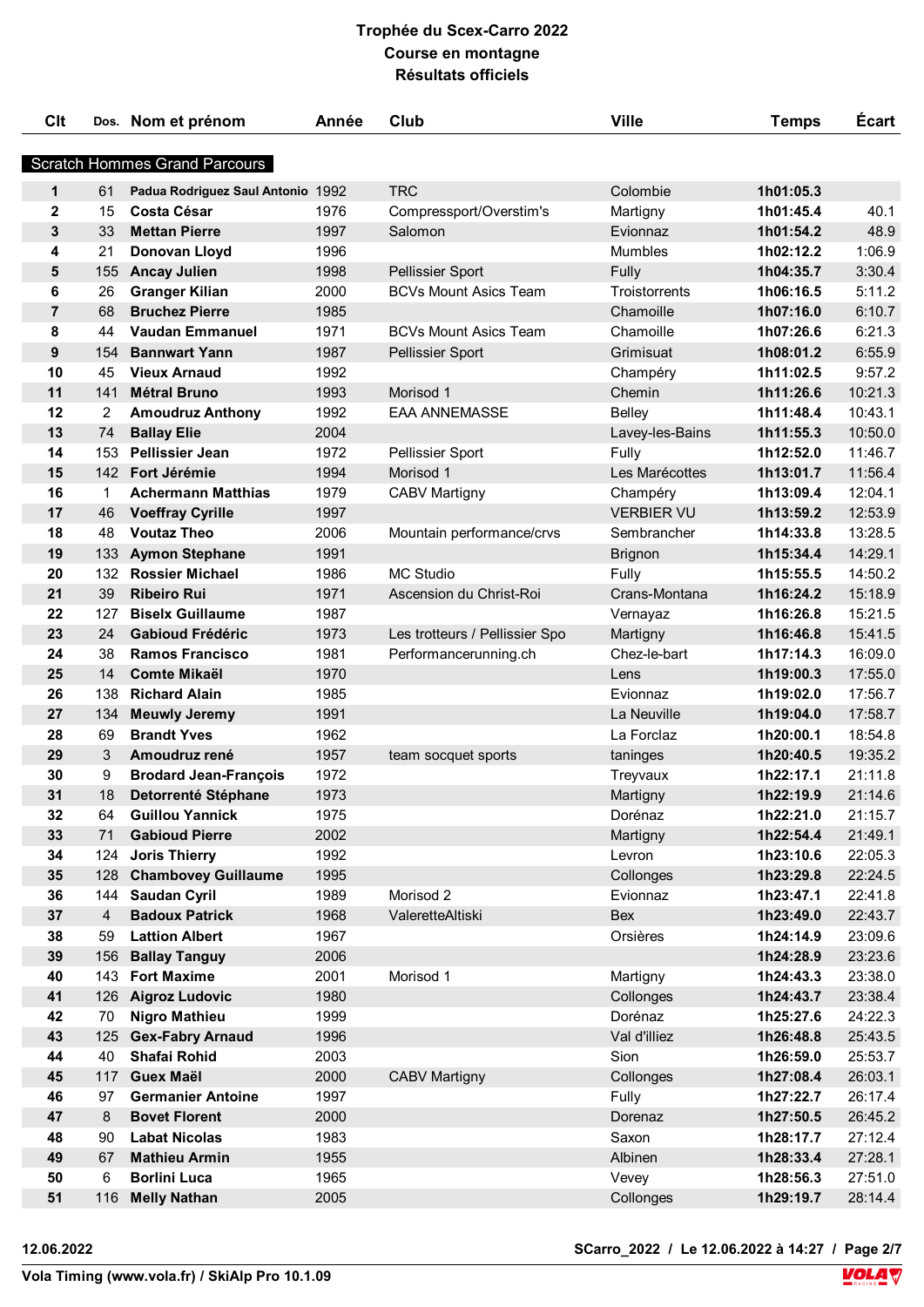| <b>Clt</b> |           | Dos. Nom et prénom                                | Année        | Club                           | <b>Ville</b>            | <b>Temps</b>        | <b>Écart</b>        |
|------------|-----------|---------------------------------------------------|--------------|--------------------------------|-------------------------|---------------------|---------------------|
| 52         | 41        | <b>Short Mike</b>                                 | 1948         | <b>Horwich RMI Harriers</b>    | Savièse                 | 1h29:43.4           | 28:38.1             |
| 53         | 151       | <b>Caillet Guillaume</b>                          | 1987         |                                | fully                   | 1h30:05.6           | 29:00.3             |
| 54         | 65        | <b>Rausis Colin</b>                               | 2000         |                                | Dorénaz                 | 1h30:57.0           | 29:51.7             |
| 55         | 22        | <b>Fellay Jacques</b>                             | 1974         |                                | St-maurice              | 1h32:39.4           | 31:34.1             |
| 56         | 12        | <b>Cavaleri Alexandre</b>                         | 1994         |                                | Lutry                   | 1h33:20.0           | 32:14.7             |
| 57         | 62        | <b>Jaccoud Christophe</b>                         | 1971         |                                | Grône                   | 1h34:36.6           | 33:31.3             |
| 58         | 110       | <b>Ançay Philippe</b>                             | 1950         | Les Trotteurs                  | Fully                   | 1h35:08.7           | 34:03.4             |
| 59         | 34        | Neves João                                        | 1988         |                                | Fribourg                | 1h35:15.1           | 34:09.8             |
| 60         | 149       | <b>Brunaud Hector</b>                             | 2006         | Morisod 3                      | Chemin                  | 1h35:16.5           | 34:11.2             |
| 61         | 93        | Jacquérioz Thierry                                | 1963         |                                | Fully                   | 1h35:39.3           | 34:34.0             |
| 62         | 107       | <b>Berdoz Léo</b>                                 | 1993         |                                | Evionnaz                | 1h35:46.8           | 34:41.5             |
| 63         | 13        | <b>Cavaleri Olivier</b>                           | 1962         |                                | Lutry                   | 1h36:02.0           | 34:56.7             |
| 64         | 63        | <b>Mettan Olivier</b>                             | 1984         | <b>SC Salentin</b>             | Evionnaz                | 1h36:34.3           | 35:29.0             |
| 65         | 150       | <b>Waridel Yohan</b>                              | 1986         |                                | Martigny                | 1h36:38.9           | 35:33.6             |
| 66         | 32        | Lugon Jonathan                                    | 1982         |                                | Martigny                | 1h36:46.3           | 35:41.0             |
| 67         | 114       | <b>Mercando Dorian</b>                            | 2005         |                                | Collonges               | 1h37:14.7           | 36:09.4             |
| 68         | 84        | <b>Rossier Jean-pierre</b>                        | 1953         | Ski club Val Ferret            | <b>ORSIÈRES</b>         | 1h39:14.0           | 38:08.7             |
| 69         | 92        | Jordan Hervé                                      | 1979         |                                | Collonges               | 1h39:26.8           | 38:21.5             |
| 70         | 88        | <b>Nigro Pascal</b>                               | 1965         |                                | <b>DORENAZ</b>          | 1h39:50.6           | 38:45.3             |
| 71         | 73        | <b>Favre Antoine</b>                              | 1989         |                                | St Pierre-de-Clages     | 1h39:54.6           | 38:49.3             |
| 72         | 103       | <b>Bruchez Jérémie</b>                            | 1985         |                                | Fully                   | 1h40:46.8           | 39:41.5             |
| 73         | 99        | <b>Formaz Christian</b>                           | 1964         | Ski-club Reppaz/Gd-St-Bernard  | Orsières                | 1h40:57.8           | 39:52.5             |
| 74         | 10        | <b>Brodard Olivier</b>                            | 1973         |                                | Aigle                   | 1h41:16.0           | 40:10.7             |
| 75         | 118       | <b>Moulin Benoît</b>                              | 1998         | Les alcooliques anonymes       | Collonges               | 1h41:17.5           | 40:12.2             |
| 76         | 145       | <b>Ecoffey David</b>                              | 1981         | Morisod 2                      | Evionnaz                | 1h41:33.4           | 40:28.1             |
| 77         | 157       | <b>Ballay Daniel</b>                              | 1967         |                                | Lavey                   | 1h41:38.6           | 40:33.3             |
| 77         | 109       | <b>Ballay André</b>                               | 1944         |                                | Lavey                   | 1h41:38.6           | 40:33.3             |
| 79         | 57        | <b>Balet Guillaume</b>                            | 1990         |                                | Dorénaz                 | 1h43:22.9           | 42:17.6             |
| 80         | 50        | Zaza Ludovic                                      | 1996         |                                | Monthey                 | 1h43:37.6           | 42:32.3             |
| 81         | 25        | <b>Gabioud Nathanael</b>                          | 2003         | Les trotteurs / Pellissier Spo | Martigny                | 1h43:41.6           | 42:36.3             |
| 82         | 85        | <b>Rossier Guillaume</b>                          | 1986         |                                | Leytron                 | 1h44:03.9           | 42:58.6             |
| 83         | 152       | <b>Peronetti Françis</b>                          | 1974         |                                | <b>Brignon</b>          | 1h44:17.8           | 43:12.5             |
| 84         | 108       | <b>Bender Benoit</b>                              | 1970         | Toutangueule                   | Martigny                | 1h44:28.9           | 43:23.6             |
| 85         | 91        | <b>Joris David</b>                                | 1992         |                                | Fully                   | 1h45:28.4           | 44:23.1             |
| 86         | 81        | <b>Vouillamoz Alain</b>                           | 1965         | Dent Blanche                   | <b>Riddes</b>           | 1h45:42.5           | 44:37.2             |
| 87         | 98        | <b>Gachet Philippe</b>                            | 1971         |                                | Chavannes-de-Bogis      | 1h46:47.3           | 45:42.0             |
| 88         | 148       | <b>Brunaud Edgar</b>                              | 2003         | Morisod 3                      | Chemin                  | 1h46:57.1           | 45:51.8             |
| 89         | 146       | <b>Biollay Valentin</b>                           | 1998         | Morisod 2                      | Dorénaz                 | 1h46:57.9           | 45:52.6             |
| 90         | 94        | <b>Guex Frédéric</b>                              | 1974         |                                | Collonges               | 1h47:33.9           | 46:28.6             |
| 91         | 27        | Guérin Olivier                                    | 1984         |                                | Val d Illiez            | 1h48:25.0           | 47:19.7             |
| 92         | 115       | <b>Gomes Pedro</b>                                | 2005         |                                | Collonges               | 1h48:44.4           | 47:39.1             |
| 93         | 89        | <b>Mettan Eric</b>                                | 1999         |                                | Evionnaz                | 1h49:22.9           | 48:17.6             |
| 94         | 55        | <b>Comtesse Dave</b>                              | 1976         |                                | Clarens                 | 1h50:35.9           | 49:30.6             |
| 95         | 31        | <b>Louis Cavaleri</b>                             | 1997         |                                | Lutry                   | 1h51:11.2           | 50:05.9             |
| 96         | 147       | <b>Bovet Ismaël</b>                               | 2003         | Morisod 3                      | Dorénaz                 | 1h53:56.9           | 52:51.6             |
| 97         | 95        | Giorgerini Alessio                                | 1976         |                                | Les Evouettes           | 1h55:30.0           | 54:24.7             |
| 98         | 49        | <b>Waridel Raymond</b>                            | 1958         |                                | Martigny                | 1h55:37.2           | 54:31.9             |
| 99         | 54        | <b>Bender Raphaël</b>                             | 1979         |                                | Fully                   | 1h57:01.8           | 55:56.5             |
| 100        | 29        | Karimi Mohammad Naïm                              | 2004         |                                | Sion                    |                     | 2h01:35.5 1h00:30.2 |
| 101        | 112       | <b>Balduchelli Luca</b><br><b>Balduchelli Yan</b> | 2010         |                                | Martigny-Croix          | 2h01:59.5 1h00:54.2 |                     |
| 102<br>103 | 111       |                                                   | 1979<br>1988 |                                | Martigny-Croix<br>Ollon | 2h03:26.4 1h02:21.1 | 2h02:00.2 1h00:54.9 |
| 104        | 102<br>96 | <b>Coudray Thibaut</b><br><b>Gex Christophe</b>   | 1967         | <b>Team Morisod</b>            | Mex                     |                     | 2h03:56.3 1h02:51.0 |
|            |           |                                                   |              |                                |                         |                     |                     |

**12.06.2022 SCarro\_2022 / Le 12.06.2022 à 14:27 / Page 3/7**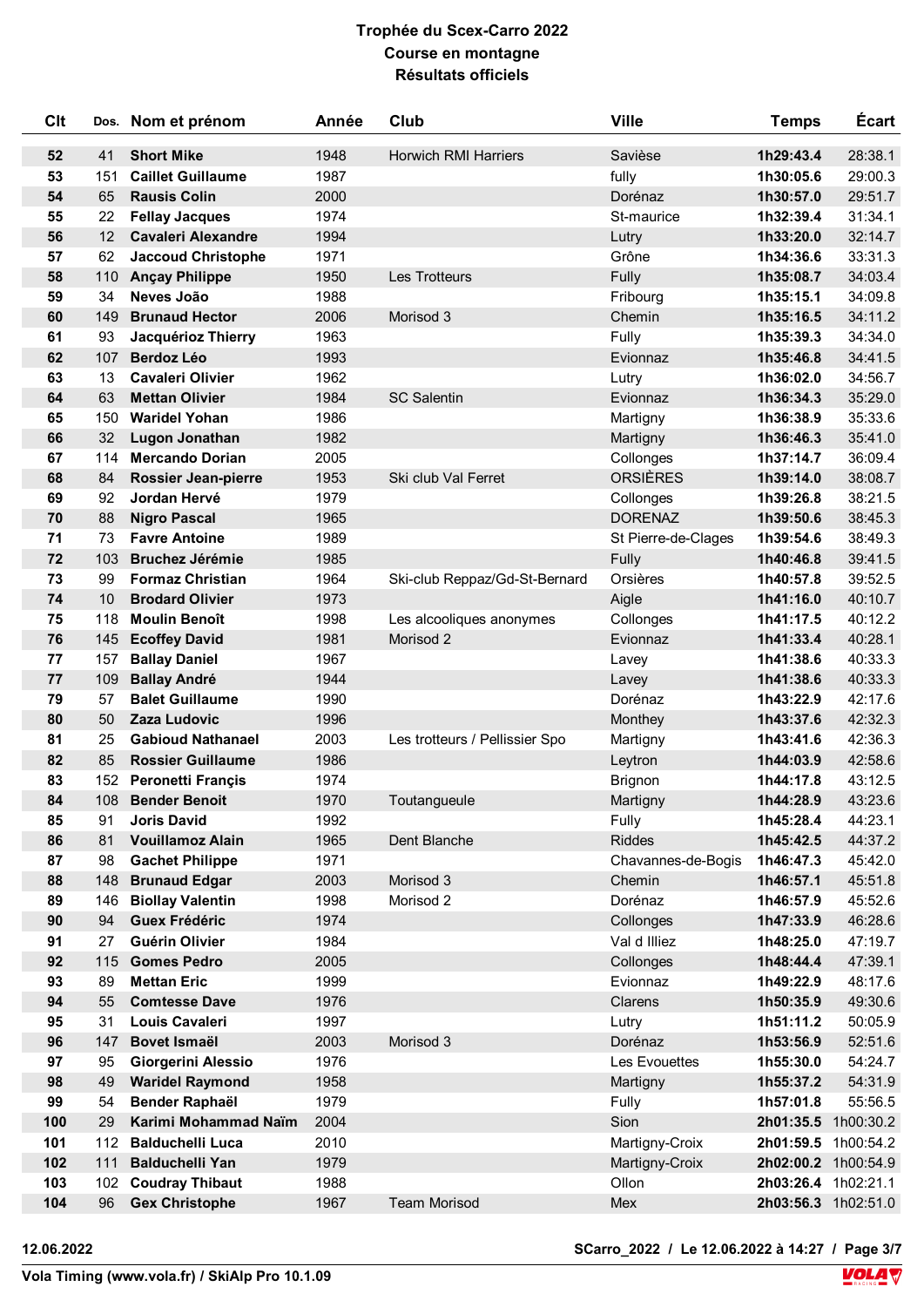| Clt   |      | Dos. Nom et prénom      | Année | Club           | Ville          | Temps                 | <b>Écart</b> |
|-------|------|-------------------------|-------|----------------|----------------|-----------------------|--------------|
|       |      |                         |       |                |                |                       |              |
| 105   | 83   | Sanchi Stéphane         | 1973  |                | Préverenges    | 2h05:14.1             | 1h04:08.8    |
| 106   | 16   | <b>Cotture Thibaut</b>  | 2003  |                | Martigny.Croix | 2h06:55.0             | 1h05:49.7    |
| 107   | 82   | Stevanato Cédric        | 1997  |                | Dorénaz        | $2h08:50.6$ 1h07:45.3 |              |
| 108   | 53   | <b>Roduit Bastien</b>   | 1981  |                | Dorénaz        | 2h11:27.6 1h10:22.3   |              |
| 109   | 137  | <b>Gay Steve</b>        | 1979  | La flèche bleu | Dorénaz        | 2h20:45.2 1h19:39.9   |              |
| 110   | 20   | Dirr Peter              | 1955  |                | Freiburg       | 2h20:45.7 1h19:40.4   |              |
| 111   | 122  | <b>Barras Benoît</b>    | 1995  |                | Chermignon     | 2h37:55.3             | 1h36:50.0    |
| 112   | 136. | <b>Richard Matias</b>   | 2005  |                | Dorénaz        | 2h48:56.7             | 1h47:51.4    |
| $112$ | 135. | <b>Richard Rodolphe</b> | 1980  |                | Dorénaz        | 2h48:56.7             | 1h47:51.4    |
| 114   | 106. | <b>Borgeat Andrew</b>   | 1992  |                | Dorénaz        | 2h51:05.6             | 1h50:00.3    |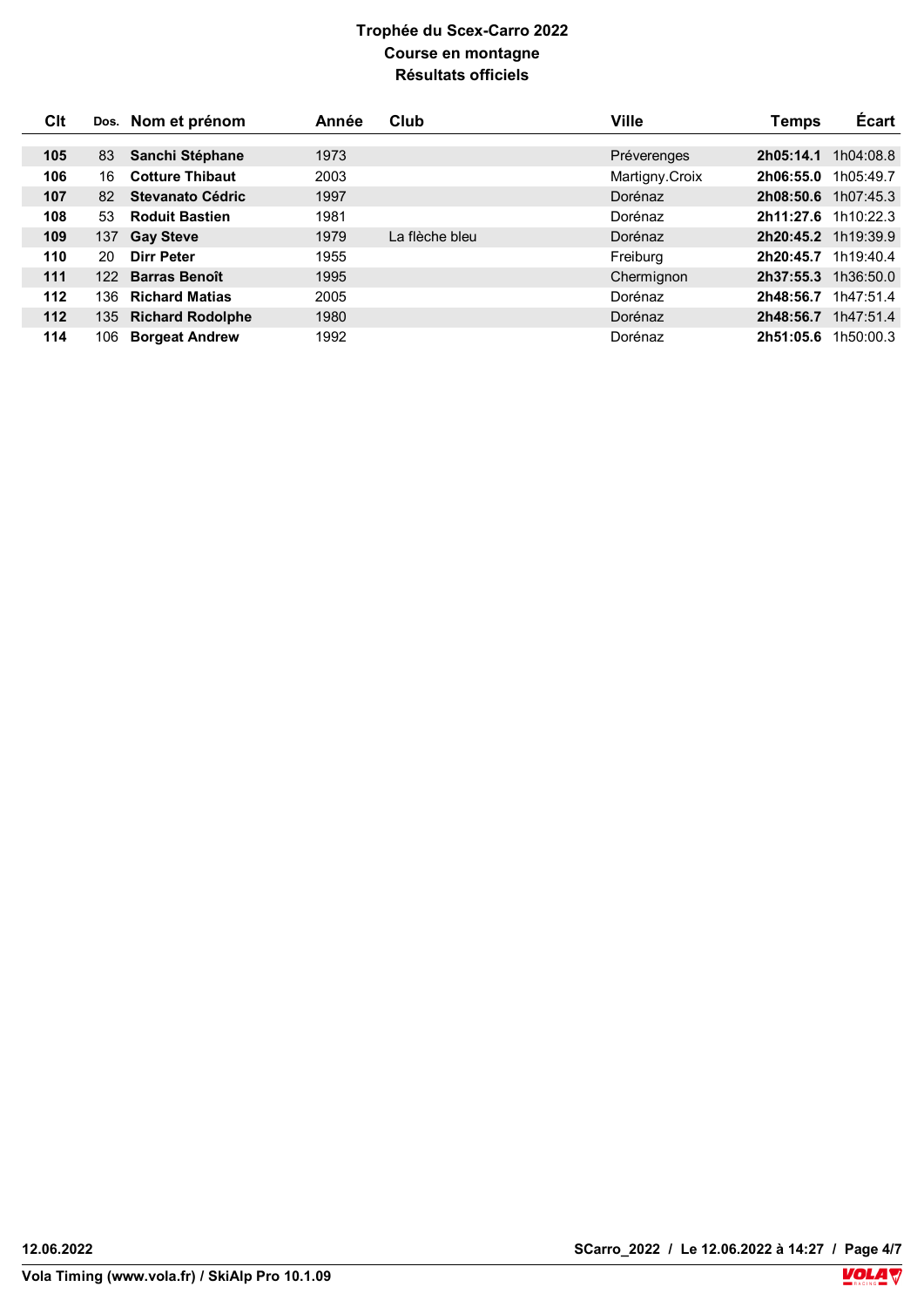| <b>Clt</b>     |            | Dos. Nom et prénom                               | Année        | Club                       | <b>Ville</b>     | <b>Temps</b>       | Écart            |
|----------------|------------|--------------------------------------------------|--------------|----------------------------|------------------|--------------------|------------------|
|                |            | <b>Scratch Petit Pacours</b>                     |              |                            |                  |                    |                  |
|                |            |                                                  |              |                            |                  |                    |                  |
| $\mathbf{1}$   |            | 197 Gailland Victor                              | 2007         | <b>CRP/RLZ Nordique VS</b> | Dorénaz          | 21:09.0            |                  |
| $\mathbf{2}$   | 212        | <b>Roduit Thibault</b>                           | 2009         |                            | Dorénaz          | 25:31.2            | 4:22.2           |
| 3              | 173        | Amacker Joël                                     | 2011         |                            | Vercorin         | 25:43.8            | 4:34.8           |
| 4              | 195        | <b>Veyrand Nael</b>                              | 2009         | <b>SC Salentin</b>         | Evionnaz         | 25:50.1            | 4:41.1           |
| 5              | 174        | <b>Badoux Keren</b>                              | 2009         | <b>SG St-Maurice</b>       | <b>Bex</b>       | 26:04.6            | 4:55.6           |
| 6              | 194        | <b>Veyrand Diego</b>                             | 2011         | <b>SC Salentin</b>         | Evionnaz         | 26:10.4            | 5:01.4           |
| $\overline{7}$ | 193        | <b>Veyrand Adrien</b>                            | 2013         | <b>SC Salentin</b>         | Evionnaz         | 26:47.7            | 5:38.7           |
| 8              |            | 192 Tissières Noah                               | 2009         |                            | Orsières         | 26:51.0            | 5:42.0           |
| 9              | 183        | <b>Chambovay Thibaud</b><br><b>Gailland Luna</b> | 2009         |                            | Collonges        | 26:57.0            | 5:48.0           |
| 10<br>11       | 196<br>208 | <b>Chevaux Johan</b>                             | 2010<br>2012 | <b>CRP/RLZ Nordique VS</b> | Dorénaz          | 27:15.6            | 6:06.6           |
| 12             | 198        | <b>Gailland Claude-Alain</b>                     | 1973         | Flèche Bleue               | Pully            | 27:40.0<br>27:51.5 | 6:31.0<br>6:42.5 |
| 13             |            | 207 Chevaux Romain                               | 2013         |                            | Dorénaz<br>Pully | 28:25.7            | 7:16.7           |
| 14             | 186        | <b>Herin Adrien</b>                              | 2010         |                            | Dorénaz          | 29:26.1            | 8:17.1           |
| 15             | 185        |                                                  | 2011         |                            | <b>EVIONNAZ</b>  | 29:31.2            | 8:22.2           |
| 16             | 203        | <b>Ecoffey Maël</b><br><b>Martinez Loris</b>     | 2011         |                            | Dorénaz          | 30:39.3            | 9:30.3           |
| 17             | 191        | Tissières Mika                                   | 2011         |                            | Orsières         | 30:48.8            | 9:39.8           |
| 18             | 182        | <b>Chambovay Margot</b>                          | 2011         |                            | Collonges        | 31:03.5            | 9:54.5           |
| 19             | 171        | <b>Aigroz Robin</b>                              | 2009         |                            | Collonges        | 33:11.7            | 12:02.7          |
| 20             | 180        | <b>Blanchut Laly</b>                             | 2011         |                            | Collonges        | 33:41.3            | 12:32.3          |
| 21             | 214        | <b>Chappot Colin</b>                             | 2014         |                            | Martigny         | 33:43.7            | 12:34.7          |
| 22             | 189        | <b>Tacchini Jocelyn</b>                          | 2015         |                            | Collonges        | 33:47.5            | 12:38.5          |
| 23             | 209        | <b>Chevaux Clément</b>                           | 2015         |                            | Pully            | 34:16.2            | 13:07.2          |
| 24             | 210        | <b>Vouilloz Jude</b>                             | 2008         |                            | Dorénaz          | 35:28.2            | 14:19.2          |
| 25             | 213        | <b>Roduit Marxime</b>                            | 2008         |                            | Dorénaz          | 35:44.8            | 14:35.8          |
| 26             | 176        | <b>Bayard Aaron</b>                              | 2008         |                            | Dorénaz          | 35:51.4            | 14:42.4          |
| 27             | 187        | <b>Nendaz Francis</b>                            | 2010         |                            | Evionnaz         | 36:09.5            | 15:00.5          |
| 28             | 223        | <b>Tacchini Sabrina</b>                          | 1976         |                            | Salvan           | 38:46.0            | 17:37.0          |
| 29             | 205        | <b>Besse Florent</b>                             | 1985         |                            | Chemin           | 38:46.9            | 17:37.9          |
| 29             | 178        | <b>Besse Anaël</b>                               | 2013         |                            | Chemin           | 38:46.9            | 17:37.9          |
| 31             |            | 206 Schmid Gregoire                              | 1980         |                            | Pully            | 38:47.7            | 17:38.7          |
| 32             | 228        | <b>Dubuis Tristan</b>                            | 1981         |                            | Dorénaz          | 39:14.3            | 18:05.3          |
| 32             | 184        | <b>Dubuis Théo</b>                               | 2013         |                            | Dorénaz          | 39:14.3            | 18:05.3          |
| 34             | 227        | Nicoulaz Amacker Karen                           | 1984         |                            | Vercorin         | 40:21.4            | 19:12.4          |
| 35             | 200        | <b>Esteves Thomas</b>                            | 2013         |                            | Dorénaz          | 41:14.2            | 20:05.2          |
| 36             | 60         | Esteves Michaël                                  | 1982         |                            | Dorénaz          | 41:17.3            | 20:08.3          |
| 37             | 172        | <b>Aigroz Romy</b>                               | 2011         |                            | Collonges        | 43:17.8            | 22:08.8          |
| 38             | 181        | <b>Blanchut Tom</b>                              | 2009         |                            | Collonges        | 43:32.5            | 22:23.5          |
| 39             | 229        | <b>Badoux Jannick</b>                            | 1969         |                            | Bex              | 45:41.9            | 24:32.9          |
| 39             | 175        | <b>Badoux Mélie</b>                              | 2007         |                            | Bex              | 45:41.9            | 24:32.9          |
| 41             | 76         | <b>Vouilloz Christophe</b>                       | 1979         |                            | Dorénaz          | 45:48.7            | 24:39.7          |
| 42             | 202        | <b>Vouilloz Bryant</b>                           | 2011         |                            | Dorénaz          | 53:55.8            | 32:46.8          |
| 43             | 177        | <b>Bayard LENY</b>                               | 2011         |                            | Dorénaz          | 54:12.9            | 33:03.9          |
| 44             | 179        | <b>Besse Zélie</b>                               | 2015         |                            | Chemin           | 56:19.9            | 35:10.9          |
| 45             |            | 204 Besse Anne                                   | 1983         |                            | Chemin           | 56:21.1            | 35:12.1          |
| 46             | 211        | <b>Vouilloz Jamie</b>                            | 2010         |                            | Dorénaz          | 1h00:19.8          | 39:10.8          |
| 47             | 225        | <b>Rouiller Nathalie</b>                         | 1978         |                            | Erde             | 1h00:54.4          | 39:45.4          |
| 47             | 224        | <b>Rouiller Nicolas</b>                          | 1980         |                            | Dorénaz          | 1h00:54.4          | 39:45.4          |
| 49             | 226        | <b>Rouiller Gaston</b>                           | 1946         |                            | Conthey          | 1h00:58.5          | 39:49.5          |
| 50             | 201        | <b>Biollay Arnaud</b>                            | 2012         |                            | Dorénaz          | 1h01:08.2          | 39:59.2          |
| 51             |            | 190 Tétaz Nolan                                  | 2014         |                            | Dorénaz          | 1h01:28.3          | 40:19.3          |

**12.06.2022 SCarro\_2022 / Le 12.06.2022 à 14:27 / Page 5/7**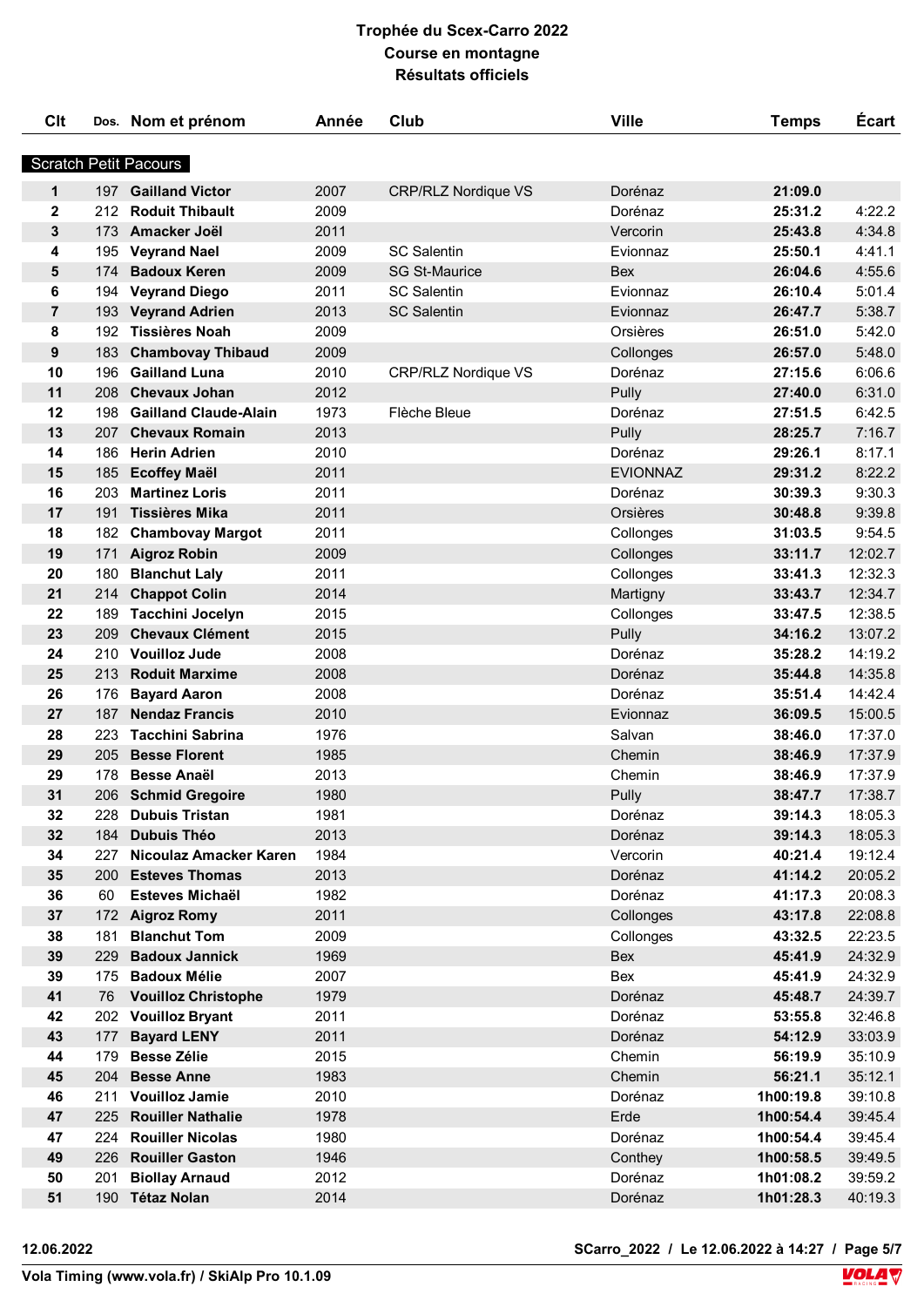| Clt | Dos. Nom et prénom | Club<br>Année | Ville     | Temps     | <b>Ecart</b> |
|-----|--------------------|---------------|-----------|-----------|--------------|
|     |                    |               |           |           |              |
| 52  | 199 Mercando Sofia | 2011          | Collonges | 1h02:20.6 | 41:11.6      |

Ţ